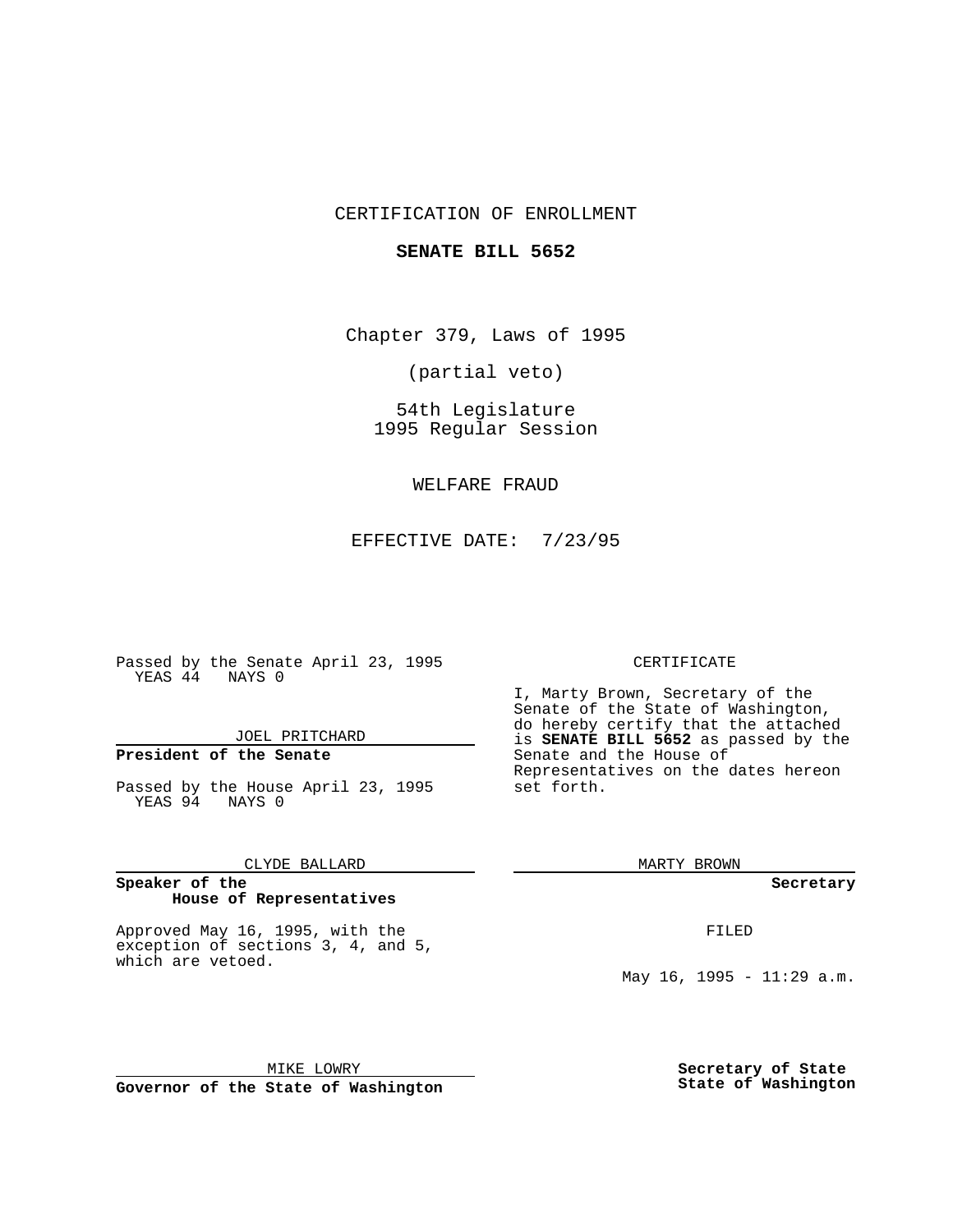## **SENATE BILL 5652** \_\_\_\_\_\_\_\_\_\_\_\_\_\_\_\_\_\_\_\_\_\_\_\_\_\_\_\_\_\_\_\_\_\_\_\_\_\_\_\_\_\_\_\_\_\_\_

\_\_\_\_\_\_\_\_\_\_\_\_\_\_\_\_\_\_\_\_\_\_\_\_\_\_\_\_\_\_\_\_\_\_\_\_\_\_\_\_\_\_\_\_\_\_\_

### AS AMENDED BY THE HOUSE

Passed Legislature - 1995 Regular Session

#### **State of Washington 54th Legislature 1995 Regular Session**

**By** Senators Gaspard, McDonald, Smith, Quigley, Wojahn, Hargrove, Heavey, Winsley, Sheldon, Fraser, Loveland, Fairley, Oke, McAuliffe, Spanel, Kohl, Franklin, Drew, Haugen, Owen, Bauer, Snyder, Deccio and Rasmussen

Read first time 01/30/95. Referred to Committee on Health & Long-Term Care.

1 AN ACT Relating to welfare fraud; amending RCW 74.08.290 and 2 74.04.062; adding a new section to chapter 74.08 RCW; and creating new 3 sections.

4 BE IT ENACTED BY THE LEGISLATURE OF THE STATE OF WASHINGTON:

 NEW SECTION. **Sec. 1.** The legislature finds that welfare fraud damages the state's ability to use its limited resources to help those in need who legitimately qualify for assistance. In addition, it affects the credibility and integrity of the system, promoting disdain for the law.

10 Persons convicted of committing such fraud should be barred, for a 11 period of time, from receiving additional public assistance.

12 **Sec. 2.** RCW 74.08.290 and 1959 c 26 s 74.08.290 are each amended 13 to read as follows:

14 The department is hereby authorized to suspend temporarily the 15 public assistance granted to any person for any period during which 16 such person is not in need thereof.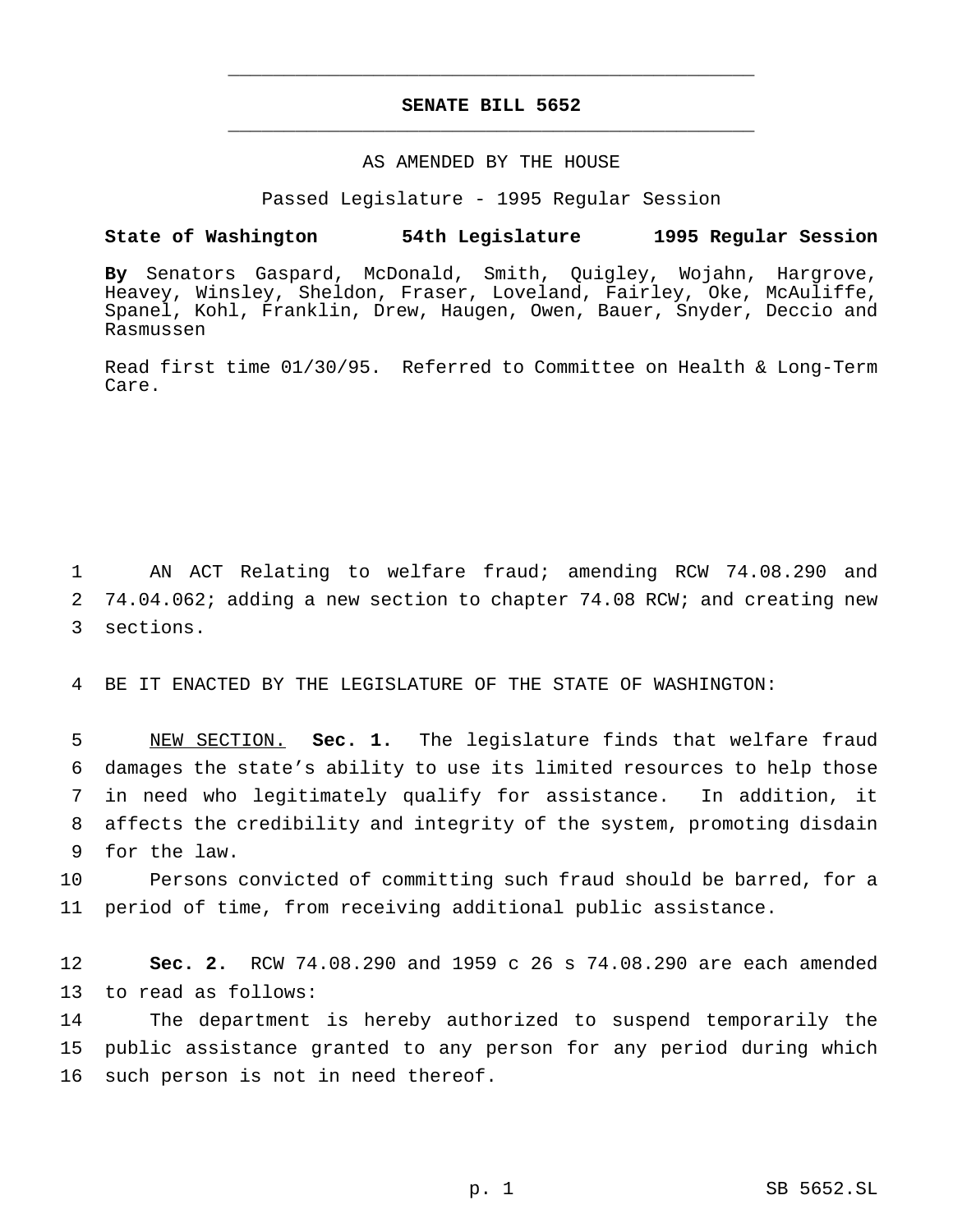If a recipient is convicted of any crime or offense, and punished by imprisonment, no payment shall be made during the period of imprisonment.

 If a recipient is convicted of unlawful practices under RCW 74.08.331, no payment shall be made for a period to be determined by the court, but in no event less than six months upon the first conviction and no less than twelve months for a second or subsequent violation. This suspension of public assistance shall apply regardless of whether the recipient is subject to complete or partial confinement 10 upon conviction, or incurs some lesser penalty.

11 \*Sec. 3. RCW 74.04.062 and 1973 c 152 s 2 are each amended to read as follows:

13 Upon written request of a person who has been properly identified 14 as an officer of the law with a felony arrest warrant or a properly identified United States immigration official with <sup>a</sup> warrant for an illegal alien the department shall disclose to such officer the current address and location of the person properly described in the warrant. 18 However, this rule does not restrict in any manner whatsoever the 19 disclosure of address and location information by the department 20 pursuant to its implementation of the federal "systematic alien 21 verification for entitlements" program or pursuant to section 4 of this 22 act.

**\*Sec. 3 was vetoed. See message at end of chapter.**

24 \*NEW SECTION. Sec. 4. A new section is added to chapter 74.08 RCW to read as follows:

 The department shall implement the federal "systematic alien verification for entitlements" program, the "SAVE" program. The department shall:

 (1) Coordinate with other state agencies, including but not limited to the employment security department, to ensure that persons receiving federal or state funds are eligible in terms of citizenship and 32 residency status;

 (2) Post at every community service office <sup>a</sup> sign letting applicants and recipients know that illegal aliens will be reported to the United States immigration and naturalization service and that the systematic alien verification for entitlements program is in use in the office; and